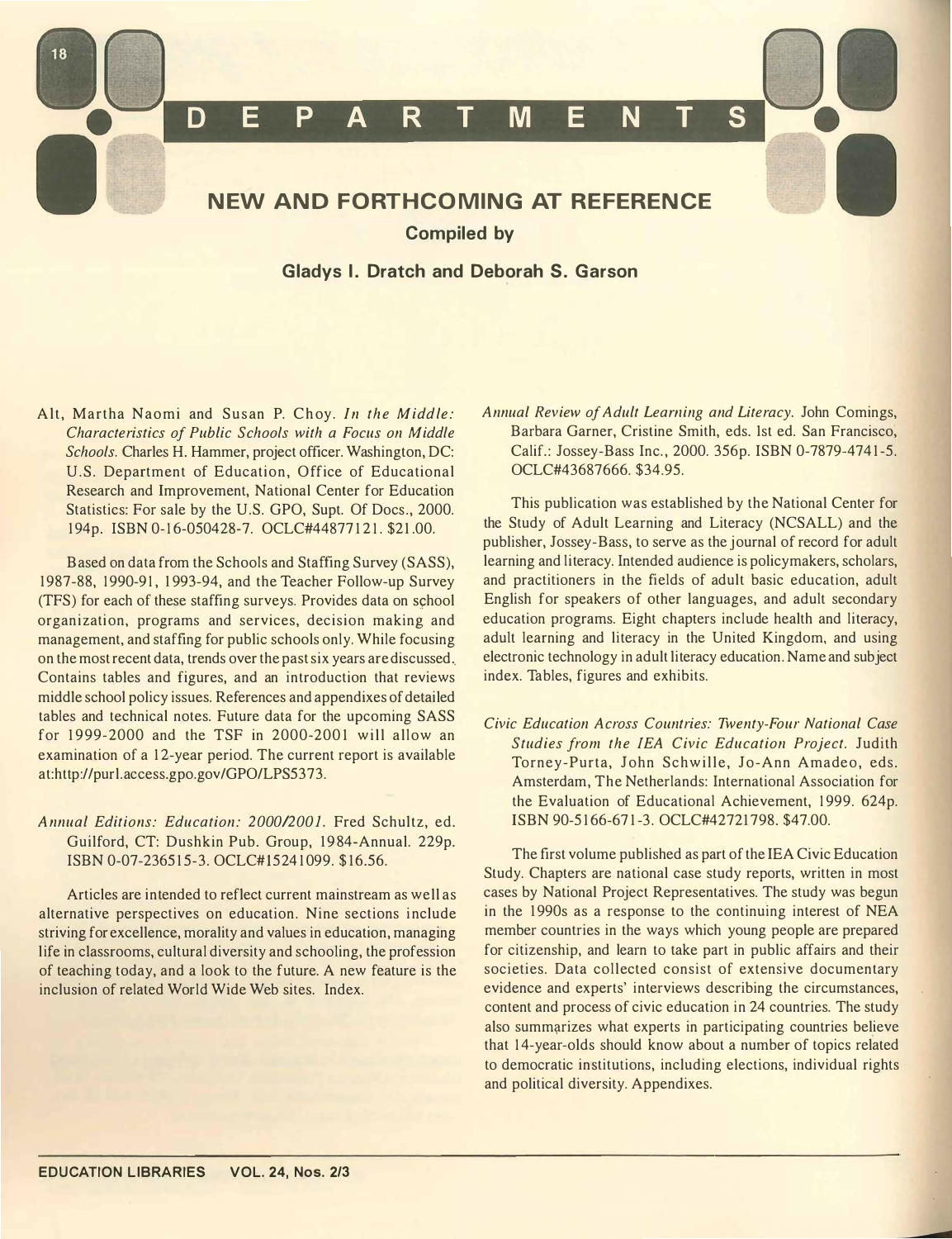Creighton, Theodore B. Schools and Data: The Educator's Guide for Using Data to Improve Decision-Making. Thousand Oaks, CA: Corwin Press, 2001. 143p. ISBN 0-7619-7716-3. OCLC#43684483. \$44.00

Addresses the need for an approach to statistical analysis related to educational leadership decision-making applications. Ten chapters consider the following four issues: relevance of statistics to the work of principals and teachers; integration of recent technology into the teaching and learning of statistics; statistical analysis designed for educators; and descriptive and inferential statistics. References and index. Figures and tables.

Digital Reference Service in the New Millennium: Planning, Management, and Evaluation. R. David Lankes, John W. Collins III, Abby S. Kasowitz, eds. New York: Neal-Schuman Publishers, 2000. 246p. ISBN 1-55570-384-4. OCLC#44468971. \$85 .00.

The chapters in this publication are based on the papers presented at the conference, "Reference in the New Millennium", held at Harvard University in 1999. The Virtual Reference Desk (VRD), a project of the U.S. Department of Education (http: //www.vrd.org), organized this first VRD Digital Reference Conference, which was part of the National Education Network's Forum Series and included among its sponsors, the National Library of Education, the Library of Congress, the ERIC Clearinghouse on Information and Technology, and the Gutman Library at Harvard University, Graduate School of Education . Chapters focus on the theory and practice of transforming reference services for the digital library, the management and evaluation of these services, and specific institutional applications. Tables, figures, index, and an appendix of digital reference resources.

Doing Internet Research: Critical Issues and Methods for Examining the Net. Steve Jones, ed. Thousand Oaks, CA: Sage Publications, 1999. 299p. ISBN 0-7619-1594-X, OCLC#39108595. \$48.00.

Focuses on the search for, and critique of, methods with which to study the Internet and the social, political, economic, artistic, and communicative phenomena of the Internet. Thirteen individually authored chapters include studying on-line social networks, measuring Internet audiences, analyzing the Web, researching and creating community networks, and the process of thinking as dictated by the Internet. Index.

Education and Racism: Cross-National Inventory of Positive Effects of Education on Ethnic Tolerance. Louk Hagendoorn, Shervin Nekuee, eds. 217p. Aldershot; Brookfield ,USA: Ashgate, 1999. ISBN 0-7546-1141-8. OCLC#41925561. \$69.95.

This publication is the result of a project initiated by the Dutch Ministry for Public, Health, Welfare and Sports, which focused on the preventive and corrective effect of education on racism, and whether a general cross-national model could explain racism in Europe. Scholars from European countries and the U.S. were invited to present papers based on data from nation-wide surveys in their countries. The Conference was held in Utrecht, The Netherlands, October, 1997. The Conference papers formed the basis for the book's eight chapters. Author and subject indexes. List of figures.

Glass, Thomas E., Lars Björk, C. Cryss Brunner. The Study of the American School Superintendency 2000: A Look at the Superintendent of Education in the New Millennium. Arlington, VA: American Association of School Administrators, 2000. 174p. ISBN 0-87652-248-7. OCLC#44486433. \$72.00.

A study done in collaboration with the Joint Program Center for the Study of the Superintendency, a part of the University Council for Educational Administration which is located at the University of Missouri - Columbia. The study has four objectives: to provide current information on the superintendency, to provide trend data that can be compared to earlier studies, to provide an overview of public education from an administrative perspective, and to provide researchers with data and analysis about public education and superintendents. Eight chapters include personal characteristics, professional experience, superintendent/school board relations, female superintendents, and professional preparation and training. Data collection for the 2000 study was conducted through a 1 999 mail survey. Executive summary and tables.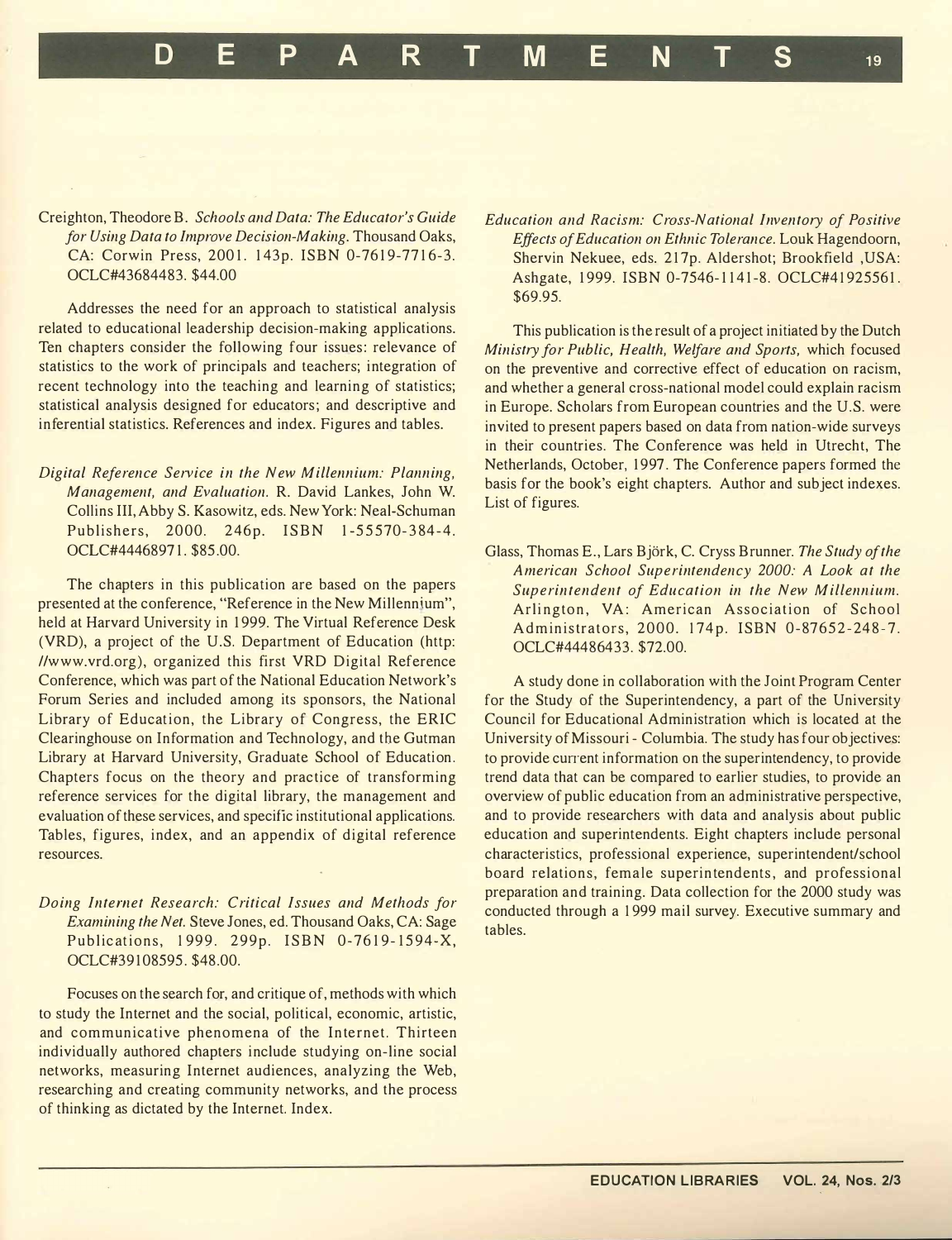Global Perspectives for Local Action: Using TIMSS to Improve U.S. Mathematics and Science Education. A Joint Project of the Committee on Science Education K-12 and the Mathematical Sciences Education Board; Continuing to Learn from TIMSS Committee, Center for Science, Mathematics, and Engineering Education, National Research Council. Washington, DC: National Academy Press, 1999. 90p. ISBN 0-309-06530-5. OCLC#42915511 \$17.00. Available online at: http://ww4.nas.edu/csmee/center.nsf or at: http://nap.edu.

<sup>20</sup>DEP A R T M ENT S

Produced at the request of the U.S. Department of Education by the National Research Council's Center for Science, Mathematics, and Engineering Education (GSMEE), the Council's charge was to help make the findings ofTIMSS relevant and useful to leaders in K- 12 mathematics and science education. The report contains an executive summary and six subsequent chapters, which cover a description of the TIMSS project, an overview of student achievement in mathematics and science, curriculum issues, U.S. teaching practices, and an exploration of the broader educational and social context. References.

Graduate Education Reform in Europe, Asia and the Americas and International Mobility of Scientists and Engineers: Proceedings of an NSF Workshop. National Science Foundation, Directorate for Social, Behavioral, and Economic Sciences, Division of Science Resources Studies; Jean M. Johnson, project officer. Arlington, VA: NSF, 2000. 322p. OCLC#44529128.

The objective of the Workshop, held in November 1998, was to provide the National Science Foundation, the Division of . Science Resources Studies, and the National Science B oard With analyses of recent changes in graduate science and engineering education and the international mobility of scientists and engineers among these regions. Information in this work complements and augments the international coverage in the Science and Engineering Indicators report. Three parts cover Asia, Europe and the Americas with individual country sections. Summary of proceedings. Tables and figures.

Handbook of Contemporary Learning Theories. Robert R. Mowrer and Stephen B. Klein, eds. Mahwah, NJ: Lawrence Erlbaum Associates, 2000. 622p. ISBN 0-8058-3334-X. OCLC#43701774. \$110.00.

Represents an update of a previous compilation of selected contemporary learning theories (Klein & Mowrer, 1989a, 1989b). Provides discussions of select learning processes and the theories developed to explain them. Intended for several audiences, such as a graduate learning theory class or as a reference text for researchers. Fourteen chapters address a wide range of topics, including experimental extinction, theories of conditioning and timing, incentive processes in instrumental conditioning, and neurobiology of reinforcement. Author and subject index.

## Handbook of Early Childhood Intervention. Jack P. Shonkoff and Samuel J. Meisels, eds. 2nd ed. Cambridge (England); New York: Cambridge University Press, 2000. 734p. ISBN 0-521-58471-X. OCLC#41076308. \$100.00.

This volume is directed at an academic audience, policy developers, and service providers for young children, children at-risk, and their families. The introduction by the editors is followed by the sections: concepts of developmental vulnerability and resilience, theoretical frameworks for intervention, approaches to assessment, service delivery models and systems, measuring the impact of service delivery, and new directions for the twenty-first century. Forty-eight contributors in the field. Lengthy chapter references; name and subject indexes.

Handbook of Research Design in Mathematics and Science Education. Anthony E. Kelly, Richard A. Lesh, eds. Mahwah, NJ: L. Erlbaum, 2000. 993p. ISBN 0-8058-3281-5. OCLC# 41143060. \$167.00.

Based on results from a National Science Foundation project aimed at clarifying the principles that guide the effective use of new research designs emerging in mathematics and science education. Primary goal of the book is to describe types of research designs that are recent designs, that have distinctive characteristics when used in mathematics or science projects, and that have proven to be productive for investigating the development of mathemat�cs or science students and teachers. Seven sections cover priority problems; instruments and methods; teaching experiments; . classroom-based research; clinical methods; curnculum design as research; and assessment design. Includes references, author and subject index. Additional resource materials can be found at the WWW site for Purdue's School Mathematics & Science Center: www.soe.purdue.edu/-lesh.

How People Learn: Brain, Mind, Experience, and School. John D. Bransford et al., eds. Expanded ed. Committee on Developments in the Science of Learning and Committee on Learning Research and Educational Practice, Commission on Behavioral and Sciences and Education, National Research Council. Washington, DC: National Academy Press, 2000. 374p. ISBN 0-309-07036-8. OCLC#44493144. \$24.95.

This edition of the original, published in April 1999, expands upon the findings and research agenda of that volume. As a result . . of the follow-up to the 1999 edition, How People Learn: Bridging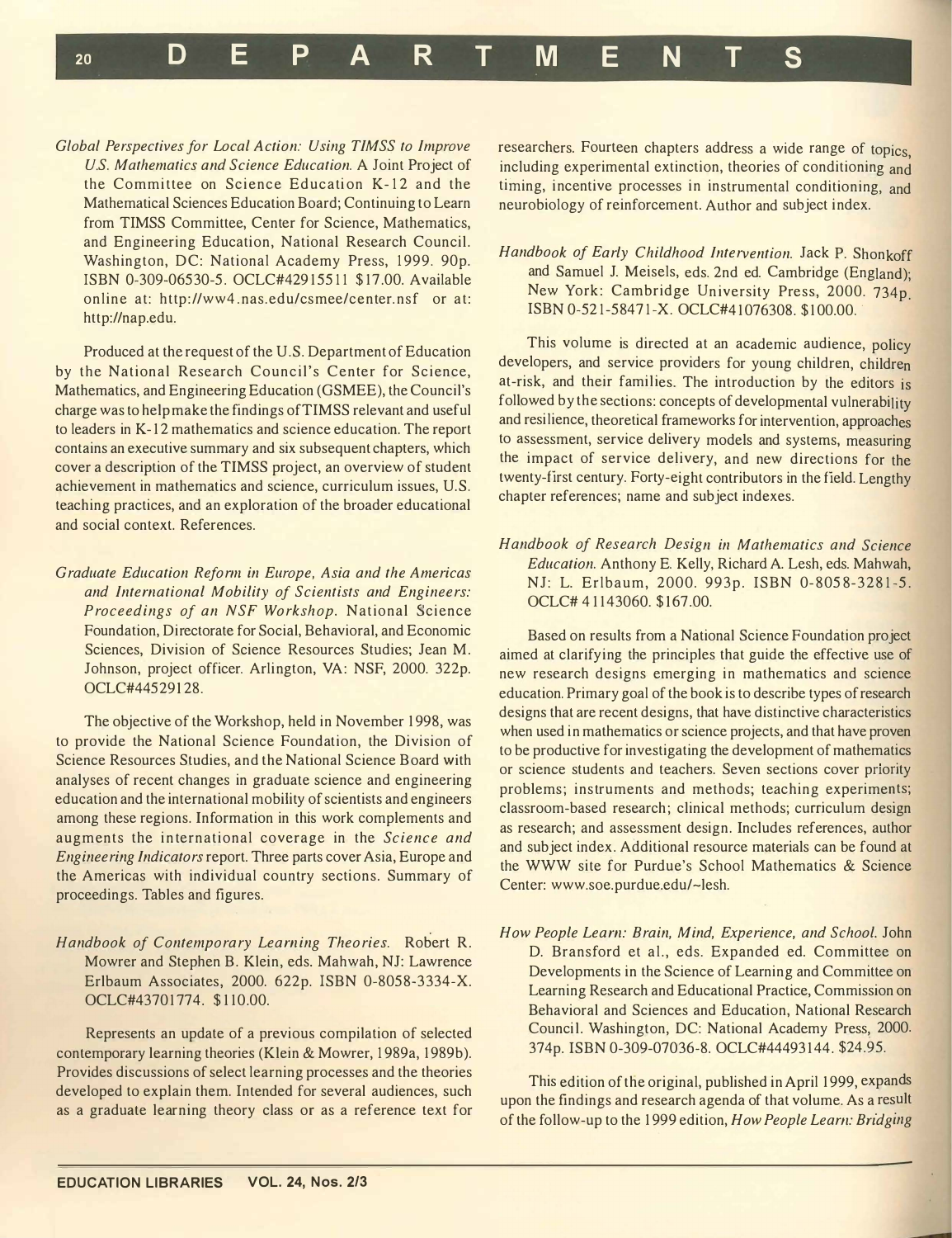D E P A R T M E N T S <sup>21</sup>

Research and Practice, published in June 1999, this volume is also able to incorporate the information made available in that publication and to focus the research findings on classroom practice. The introduction is followed by sections on learners and learning, teachers and teaching, and future directions for the science of learning. Lengthy chapter references and index. Available online at: http://www.nap.edu.

International Adult Literacy Survey. Literacy in the Information Age: Final Report of the International Adult Literacy Survey. Paris: Organisation for Economic Co-operation and Development; Ottawa: Statistics Canada, 2000. 185p. ISBN 92-64-17654-3. OCLC#44795516. \$31.00.

Based on three surveys, this final report represents data from twenty countries collected between 1 994- 1 998 from the sampled adult population, ages 16-65. Five chapters, illustrated by numerous figures and tables, detail the skills for the twenty-first century, population distributions of adult literacy, how literacy is developed and sustained, outcomes and benefits of literacy, and future developments. The annex sections include definitions of literacy performance on three scales, survey methodology and data quality, information on international comparability of IALS data, data values for the figures, and source database for the IALS. The earlier reports were published in 1995: Literacy, Economy and Society: Results of the First International Adult Literacy Survey and 1997: Literacy Skills for the Knowledge Society: Further Results from the International Adult Literacy Survey.

Lessons of a Century: A Nation's Schools Come of Age. By the staff of Education Week. Bethesda, MD: Editorial Projects in Education, 2000. 260p. ISBN 0-9674795-0-9. OCLC#43940888. \$24.95.

This compilation of articles written by the staff of Education Week was published in this newspaper over a period of a year, beginning January 1999. The articles explore the major issues, the people, trends, milestones, political conflicts, world events, social and economic forces that influenced and shaped American schools of the twentieth century. Richly illustrated with photographs documenting the century's growth and progress in the field of education. Includes index.

Marzano, Robert J. Designing a New Taxonomy of Educational Objectives. Thousand Oaks, CA: Corwin Press, 2001. 149p. ISBN 0-8039-6836-1. OCLC#434 1 1465 . \$45 .54.

Presents an outline of a new taxonomy that is meant to draw upon what has been learned in the field since the publication of Benjamin Bloom's classic, Taxonomy of Educational Objectives, The Classification of Educational Goals, Handbook I: Cognitive

Domain (1956). The six chapters describe Bloom's taxonomy, a theoretical model for the new taxonomy, the knowledge domains (information, mental procedures, and psychomotor procedures), the three systems of thinking (cognitive, metacognitive, selfsystem), the new taxonomy and the three knowledge domains, applying the taxonomy. References and index.

## Payne, David A. Evaluating Service Learning Activities and Programs. Lanham, MD: Scarecrow Press, 2000 167p. ISBN 0-8108-3747-1. OCLC#43296575. \$34.50.

Geared toward an audience of teachers, administrators, and evaluators, primarily in the public schools, with a focus on best practice. Chapters cover the meaning of service learning; evaluation questions, including program standards and criteria for evaluation; evaluating service learning knowledge and performance outcomes; evaluating writing samples; designing data collection plans; and reporting and using answers. Tables and figures. Appendixes contain state organizations supporting service learning, the 1994 program evaluation standards, and sample instrumentation.

Preparing a Nation 's Teachers: Models for English and Foreign Language Programs. Phyllis Franklin, David Laurence, and Elizabeth B. Welles, eds. New York: Modern Language Association of America, 1999. 423p. ISBN 0-87352-374-1. OCLC#4 1 488604. \$22.00.

This publication is an outgrowth of the MLA Teacher Education Project authorized in 1993. Twelve teams were established, six English and six foreign language departments, composed of faculty members, local secondary school teachers, and representatives of schools of Education to review the courses and programs that prepare undergraduates as secondary school teachers. Part I contains the reports of the model programs for the English departments: Illinois State University, Indiana University, Bloomington, New Mexico State University, Las Cruces, Norfolk State University, University of Iowa, University of Virginia; and the foreign language departments: Arizona State University, Tempe, California State University, Long Beach, University of Georgia, University of North Carolina, Greensboro, University of South Florida, University of Virginia. Parts II and III offer essays on assessment issues and unresolved questions by specialists in the field. Appendix of information on the baseline studies.